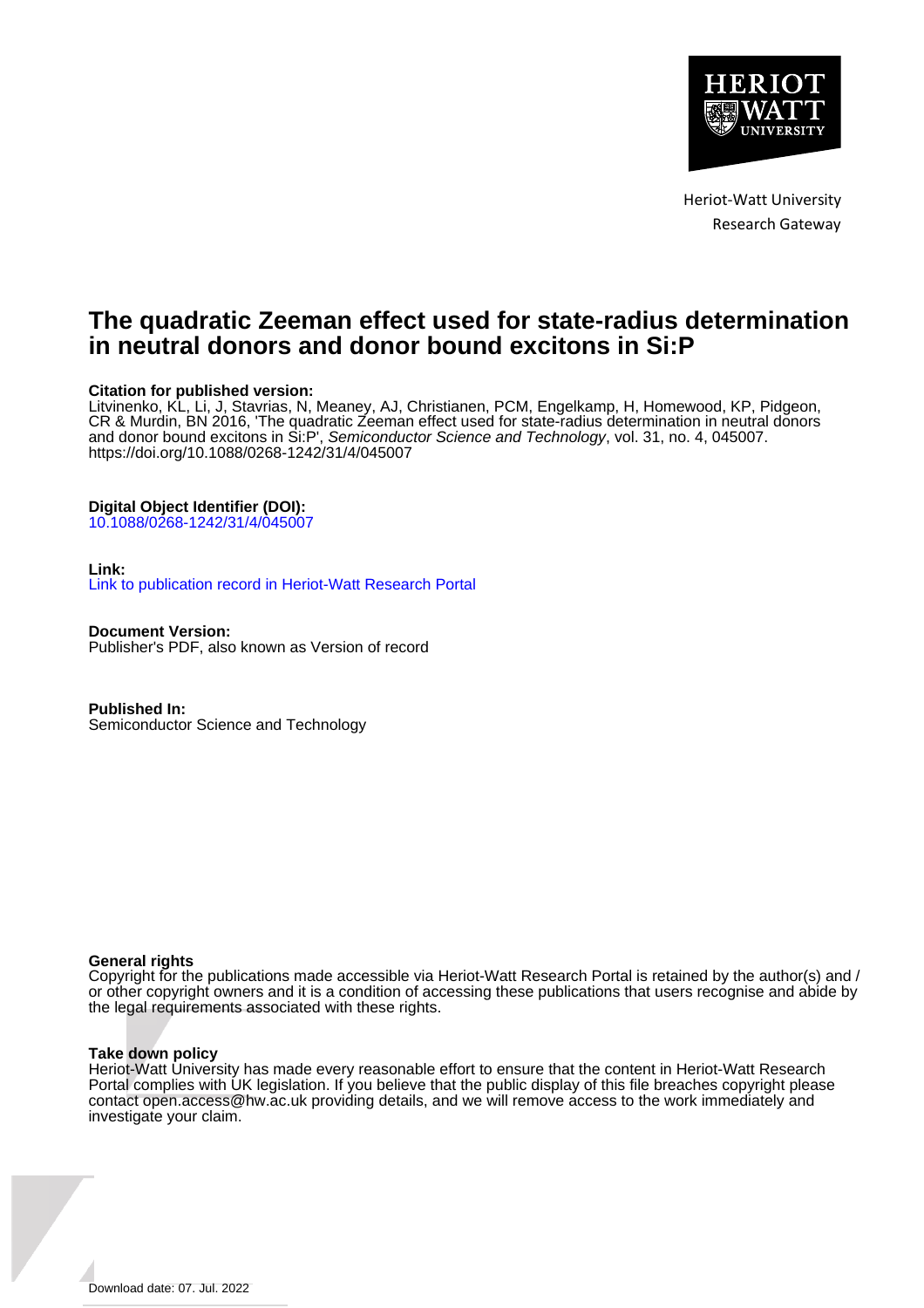

[Home](http://iopscience.iop.org/) [Search](http://iopscience.iop.org/search) [Collections](http://iopscience.iop.org/collections) [Journals](http://iopscience.iop.org/journals) [About](http://iopscience.iop.org/page/aboutioppublishing) [Contact us](http://iopscience.iop.org/contact) [My IOPscience](http://iopscience.iop.org/myiopscience)

The quadratic Zeeman effect used for state-radius determination in neutral donors and donor bound excitons in Si:P

This content has been downloaded from IOPscience. Please scroll down to see the full text. View [the table of contents for this issue](http://iopscience.iop.org/0268-1242/31/4), or go to the [journal homepage](http://iopscience.iop.org/0268-1242) for more 2016 Semicond. Sci. Technol. 31 045007 (http://iopscience.iop.org/0268-1242/31/4/045007)

Download details:

IP Address: 86.16.113.208 This content was downloaded on 02/03/2016 at 19:15

Please note that [terms and conditions apply.](iopscience.iop.org/page/terms)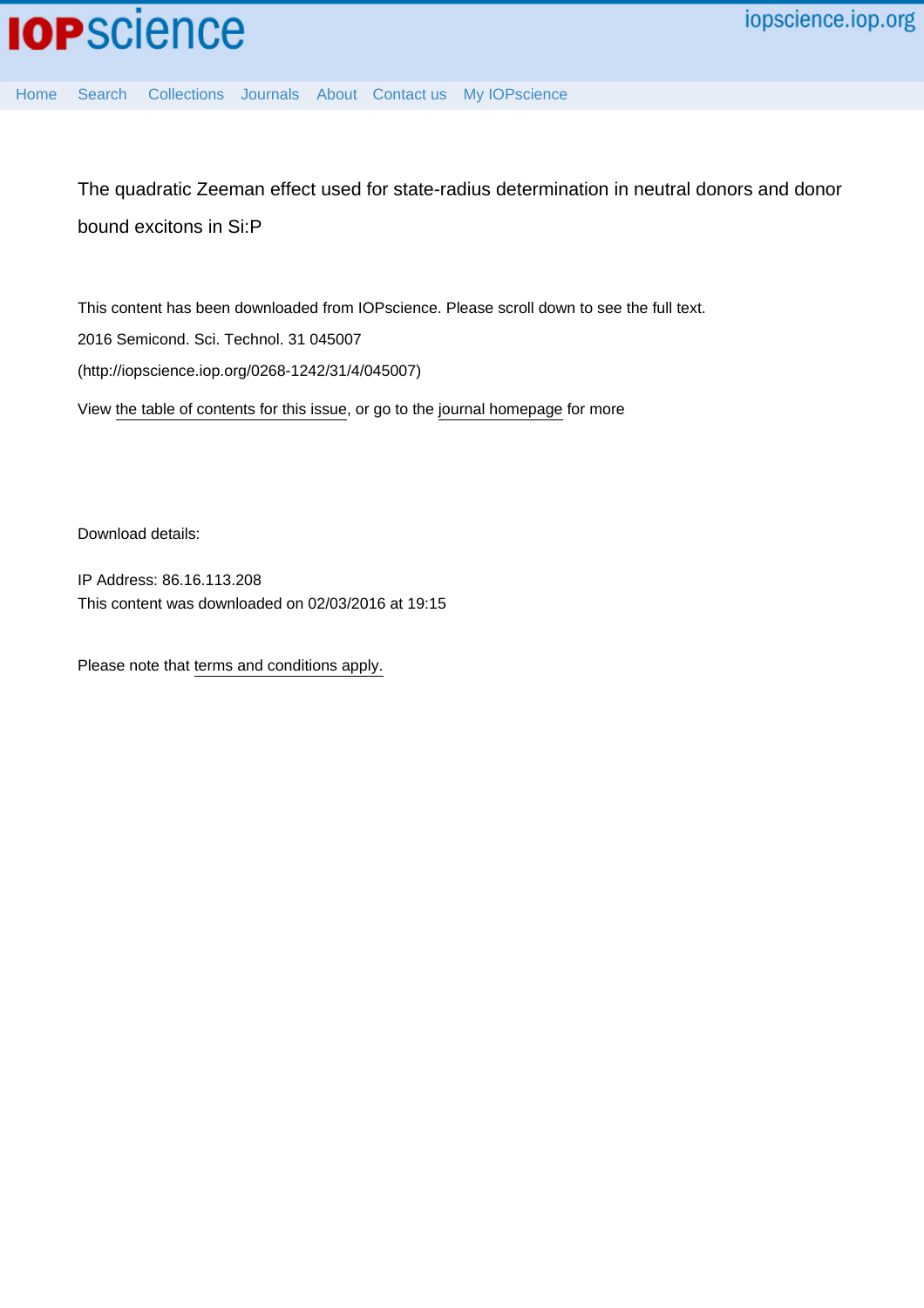# The quadratic Zeeman effect used for stateradius determination in neutral donors and donor bound excitons in Si:P

# K L Litvinenko $^1$  $^1$ , Juerong Li $^1$ , N Stavrias $^2$  $^2$ , A J Meaney $^3$  $^3$ , P C M Christianen $^3$ , H Engelkamp<sup>[3](#page-2-2)</sup>, K P Homewood<sup>[1](#page-2-0)</sup>, C R Pidgeon<sup>[4](#page-2-3)</sup> and B N Murdin<sup>1</sup>

<span id="page-2-0"></span><sup>1</sup> Advanced Technology Institute and SEPNet, Department of Physics, University of Surrey, Guildford GU2 7XH, UK

<span id="page-2-1"></span><sup>2</sup> Radboud University, Institute for Molecules and Materials, FELIX Laboratory, Toernooiveld 7c, NL-6525 ED Nijmegen, The Netherlands

<span id="page-2-2"></span><sup>3</sup> High Field Magnet Laboratory (HFML—EMFL), Radboud University, Toernooiveld 7, 6525 ED Nijmegen, The Netherlands

<span id="page-2-3"></span><sup>4</sup> Institute of Photonics and Quantum Sciences, SUPA, Heriot-Watt University, Edinburgh EH14 4AS, UK

E-mail: [k.litvinenko@surrey.ac.uk](mailto: k.litvinenko@surrey.ac.uk)

Received 22 October 2015, revised 20 January 2016 Accepted for publication 29 January 2016 Published 2 March 2016

#### Abstract

We have measured the near-infrared photoluminescence spectrum of phosphorus doped silicon (Si: P) and extracted the donor-bound exciton  $(D^0X)$  energy at magnetic fields up to 28 T. At high field the Zeeman effect is strongly nonlinear because of the diamagnetic shift, also known as the quadratic Zeeman effect (QZE). The magnitude of the QZE is determined by the spatial extent of the wave-function. High field data allows us to extract values for the radius of the neutral donor  $(D^0)$ ground state, and the light and heavy hole  $D^0X$  states, all with more than an order of magnitude better precision than previous work. Good agreement was found between the experimental state radius and an effective mass model for  $D^0$ . The  $D^0X$  results are much more surprising, and the radius of the  $m<sub>J</sub> = \pm 3/2$  heavy hole is found to be larger than that of the  $m<sub>J</sub> = \pm 1/2$  light hole.

Keywords: magneto-optics, impurity in silicon, quadratic Zeeman effect, donor bound exciton

# 1. Introduction

Study of the quadratic Zeeman effect (QZE) in atoms is of interest in two widely different areas. In astrophysics, estimating the immense magnetic fields generated by highly compact objects requires spectroscopy and fitting to the QZE of hydrogen. In a group IV silicon crystal, atoms are tetrahedrally bonded so that a group V donor such as phosphorus has one unused electron, which orbits around the ion core in the same way as in the hydrogen atom. In such semiconductor impurities the QZE is important at fields easily accessible in laboratory conditions and so understanding is important for interpretation of many magneto-optical and magneto-transport

Original content from this work may be used under the terms  $\bigcirc$  $|G \rangle$ of the [Creative Commons Attribution 3.0 licence](http://creativecommons.org/licenses/by/3.0). Any further distribution of this work must maintain attribution to the author(s) and the title of the work, journal citation and DOI.

experiments. The difficulty in calculating the energy levels of hydrogen atoms and hydrogenic impurities in a magnetic field is that the Coulomb field and the magnetic field have different symmetry, so Schrodinger's equation is non-separable, thus some type of approximation is required. There is a characteristic field, when the Coulomb (binding) energy and the magnetic (cyclotron) energy are equal,  $B<sub>0</sub>$ , that determines the strength of the QZE. For free hydrogen atoms  $B_0$  is very large, so in most applications the magnetic field is low enough that the QZE can be neglected (i.e.  $B \ll B_0$ ), and the linear Zeeman splitting is an adequate description. In semiconductors the dielectric constant and electron effective mass greatly reduce the characteristic magnetic field  $B_0$ , e.g. for silicon  $B_0 = 32.8$  T [[1](#page-7-0)], whereas it is even smaller for most III–V semiconductors. Here we investigate the QZE for Si:P.

One of the best known theoretical approaches to describe experimentally observed spectra of impurities atoms in

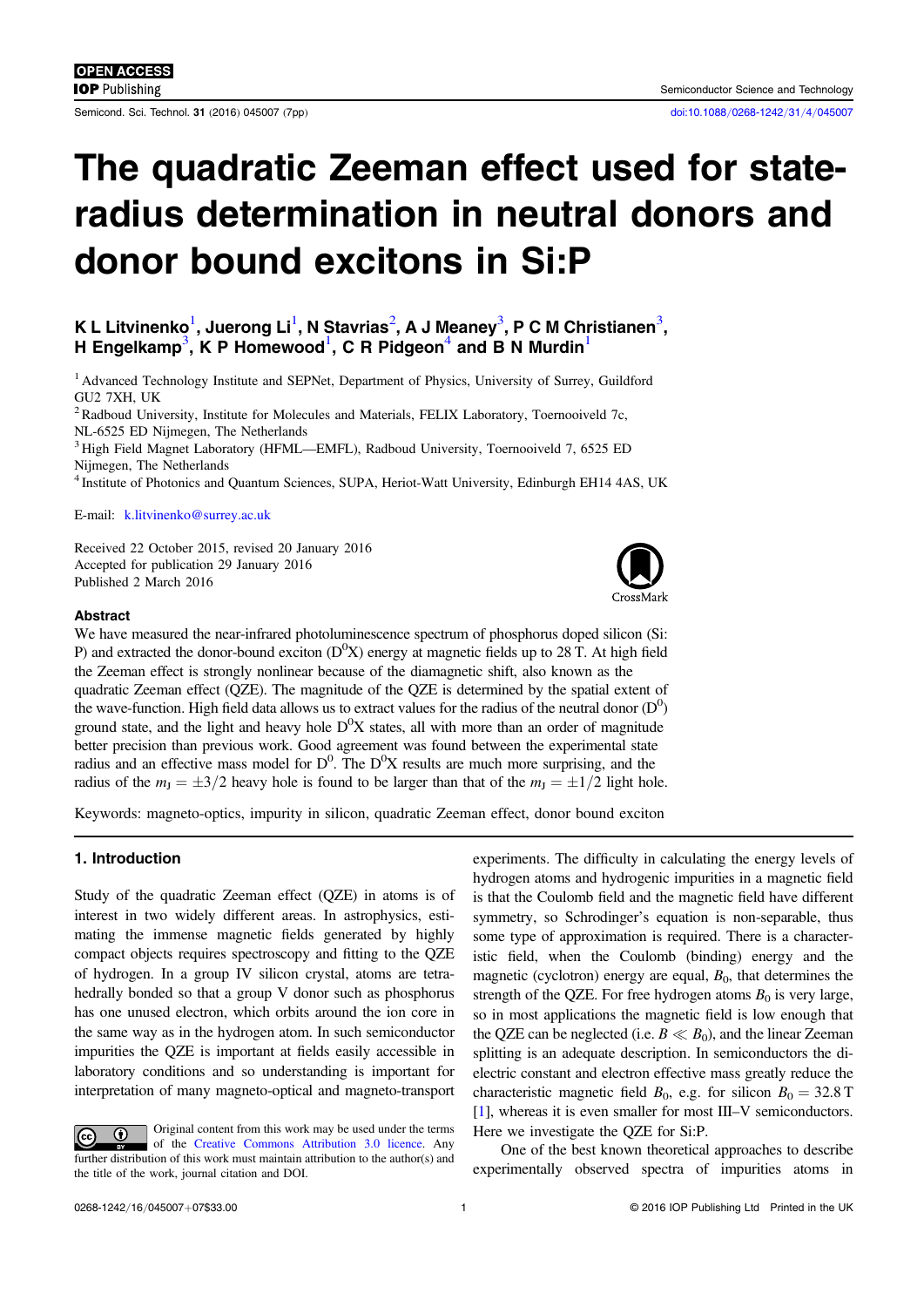semiconductors is the effective mass theory (EMT), see for example [[2](#page-7-1), [3](#page-7-2)]. EMT assumes slowly varying wavefunctions and it is very successful for the large excited states. The accuracy can be improved by including more bands and/or taking into account the existence of multiple equivalent conductionband valleys (six in silicon). However it is less accurate for prediction of the ground state because it cannot explicitly take into account the very small length-scale effects sampled by an s-like orbital near an impurity ion. Empirical corrections are required, referred to as the central-cell correction. These may take the form of assumed perturbation potentials in the immediate vicinity of the impurity atom [[4](#page-7-3)] that can be compared with both the results of spectroscopic experiments (sensitive to the state energy) and electron nuclear double resonance experiments [[5](#page-7-4)] sensitive to the state's spatial extent [[3](#page-7-2)]. No effective theory has been developed yet to predict both parameters in magnetic fields [[3](#page-7-2)]. Here we focus on the QZE for the ground state, and show that it can be used to extract the spatial extent.

We turn our attention to impurity bound excitons, and their spatial extent. An exciton bound to a neutral impurity is an immobile four-particle complex consisting of two (one) electrons, one (two) hole, and a positive (negative) donor D (acceptor A) ion. A free exciton  $(X)$ , which consists of an electron and a hole, is analogous to positronium, and, consequently, an impurity bound exciton (donor  $(D^0X)$  or acceptor  $(A^0X)$ ) could be considered an analogoue of positronium hydride. The very existence of the  $D^0X$  was originally predicted from positronium hydride [[6](#page-7-5)]. the understanding of the magnetic properties of both  $D^0$  and  $D^0X$ is crucial for quantum technology applications [[7,](#page-7-6) [8](#page-7-7)].

The linear Zeeman splitting of the  $D^0X$  [[9](#page-7-8)] and  $A^0X$  [[10](#page-7-9)] has been studied and good agreement with the theory has been achieved. The QZE has also been observed for  $D^0X$  [[9](#page-7-8)] and  $A^{0}X$  [[10](#page-7-9)], but the relatively low magnetic fields used in the reported experimental studies left very high uncertainty in the value of the diamagnetic shifts. In this paper, the luminescence spectra of  $D^0X$  are studied up to a magnetic field of 28 T. The luminescence spectral lines result from annihilation of the  $D^0X$  into  $D^0$ , so that their magnetic field behaviour depends on the diamagnetic shifts of both  $D^{0}X$  and  $D^{0}$ . Thus a separate measurement of the  $D^0$  electron ground state diamagnetic shift allows us to extract the exciton diamagnetic shifts from the luminescence spectra. We also extract the gfactors of the electrons, the heavy and the light holes, which are found to be in a very good agreement with EMT and previous low field experimental results. The diamagnetic shifts of heavy and light hole excitons are measured at high precision for the first time here.

# 2. Theory

Both electrons in the  $D^{0}X$  occupy the singlet wave function (the lowest energy level) and do not contribute to its linear Zeeman energy. The Zeeman energy of the  $D^{0}X$  is therefore entirely determined by the  $\Gamma_8$  hole, which has  $J = 3/2$ , i.e.  $m = \pm 3/2$ ,  $\pm 1/2$ , for the heavy hole and light hole

<span id="page-3-0"></span>

Figure 1. The Zeeman effect in the neutral donor ground state  $(D^0)$ and donor bound exciton  $(D^0X)$  excited state. (a) The level energies showing both the linear Zeeman splitting at low field and quadratic Zeeman effect (QZE) at high field. The hyperfine coupling with the nucleus has been ignored and the states are labelled with the zcomponent of the total spin. The top energy levels represent the energy splitting of the  $D^0X$  determined by the hole g-factors (initial states); the bottom energy levels are the energy splitting of the ground state of the phosphorus donor (final states). (b) The six possible  $D^0X$  optical transitions with polarisation selection rules.

respectively. For high magnetic fields, where the diamagnetic shift becomes significant and results in the QZE, the contribution of all particles (two electrons and one hole) has to be considered.

<span id="page-3-1"></span>We begin the discussion of the Zeeman effect with low magnetic fields (for which it is linear), so that the energies of the hole energy levels of the  $D^{0}X$  (figure [1](#page-3-0)(a)) are

$$
E = \pm \frac{3}{2} g_{3/2} \mu_{\rm B} B \text{ or } E = \pm \frac{1}{2} g_{1/2} \mu_{\rm B} B. \tag{1}
$$

<span id="page-3-2"></span>where  $\mu_B$  is the Bohr magneton, and the transition energy to the  $D^0$  (figure [1](#page-3-0)(b)) is:

$$
\Delta E = E_0 + (m_h g_h - m_e g_e) \mu_B B, \qquad (2)
$$

where  $m_e = \pm 1/2$ ,  $m_h = \pm 3/2$  or  $\pm 4/2$  and  $g_h = g_{3/2}$  or  $g_{1/2}$ depending on the transition (see figure [1](#page-3-0)).

The values of  $g_{3/2}$  and  $g_{1/2}$  depend on the direction of the field, and we relate them to the direction-independent band parameters  $g_1$  and  $g_2$  using the spin Hamiltonian of the  $\Gamma_8$  state, which is the same as the acceptor ground state, and was derived in  $[11-13]$  $[11-13]$  $[11-13]$  $[11-13]$  $[11-13]$  using the shell model  $[14]$  $[14]$  $[14]$ :

$$
\mathcal{H}_{\mathbf{B}} = \mu_{\mathbf{B}} \Big( g_1 \mathbf{J} \cdot \mathbf{B} + g_2 \sum J_i^3 B_i \Big). \tag{3}
$$

Here **J** is the angular momentum operator,  $J^3$  is the angular momentum projection operator, and  $i$  runs over 1, 2, 3.  $g_1$  is the isotropic contribution, and  $g_2$  is the anisotropic correction (symbols K and L were used for  $g_1$  and  $g_2$  in earlier works [[15](#page-7-13)]). For  $g_2 = 0$ , the paramagnetic contribution to the energies of the states with  $m_h = \pm 3/2$  and  $m_h = \pm 1/2$  are the same and do not depend on the direction of the magnetic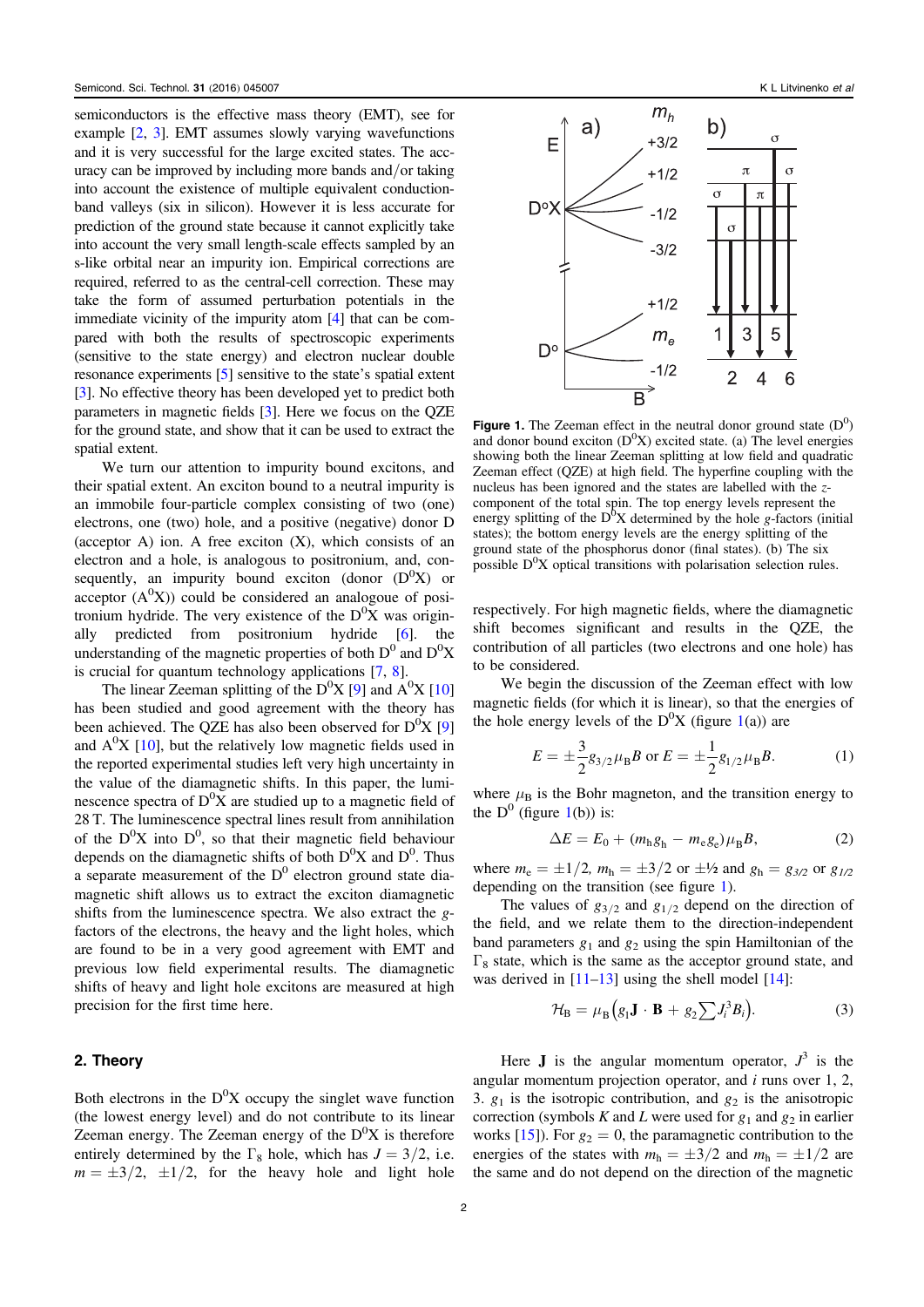field. In silicon, due to the angular dependence of the wave function of the hole at the impurity centre, the correction  $g_2$ for the anisotropy differs from zero  $(g_2 \neq 0)$  and the Zeeman splitting depends on the orientation of the field. The energy levels of the holes in a magnetic field of an arbitrary orientation can be found by diagonalizing the matrix  $\mathcal{H}_{B}$  [[13](#page-7-11)]. The four solutions have the form

<span id="page-4-0"></span>
$$
E = \pm \mu_{\rm B} B \sqrt{g_{\rm M}^2 \pm \frac{1}{2} g_{\rm D}^2 \sqrt{1 - X\beta}}\,,\tag{4}
$$

where the direction of the field determines

$$
\beta = \frac{B_x^2 B_y^2 + B_y^2 B_z^2 + B_z^2 B_x^2}{B^4}
$$
 (5)

while the parameters  $g_{\text{M, D}}$  and X are material specific and related to  $g_1$ <sub>2</sub>:

$$
g_{\rm M}^2 = \frac{1}{2} \left[ \frac{9}{4} g_+^2 + \frac{1}{4} g_-^2 \right] \text{ and } g_{\rm D}^2 = \frac{9}{4} g_+^2 - \frac{1}{4} g_-^2,\tag{6}
$$

where

$$
g_{+} = g_1 + \frac{9}{4}g_2
$$
 and  $g_{-} = g_1 + \frac{1}{4}g_2$ . (7)

<span id="page-4-3"></span>The anisotropy is determined by  $X$ ,

$$
X = \frac{9g_2\left(g_1 + \frac{5}{2}g_2\right)}{\left(g_1 + \frac{13}{4}g_2\right)^2}
$$
 (8)

i.e. it is proportional to  $g_2$ , so that for spherical symmetry  $X = 0$ . Comparing equation ([1](#page-3-1)) with ([4](#page-4-0)), the general g-factors are

$$
g_{3/2} = \frac{2}{3} \sqrt{g_M^2 + \frac{1}{2} g_D^2 \sqrt{1 - X\beta}}
$$
  
and  $g_{1/2} = 2 \sqrt{g_M^2 - \frac{1}{2} g_D^2 \sqrt{1 - X\beta}}$ . (9)

In the case of **B** parallel to [001], i.e.  $\beta = 0$ , it can be seen from equation ([4](#page-4-0)) that  $g_M$  and  $g_D$  are the quadrature mean and difference in the slopes of E versus B, and that  $g_{3/2}$  $= g_{+}$  and  $g_{1/2} = g_{-}$ , i.e.  $g_{+}$  and  $g_{-}$  are the heavy and light hole g-values respectively along [001]. For other field directions  $\beta$  is non-zero, e.g. for [111]  $\beta = 1/3$  and for [110]  $\beta = 1/4$ . The quadrature mean of the slopes is unchanged, but the difference is modified.

In the anisotropic case  $(g_2 \neq 0)$  and for an arbitrary direction of the magnetic field, microwave electron paramagnetic resonance transitions between all levels are allowed. If  $\Delta m = \pm 1$  the transition probability is proportional to  $g_1^2$ ; for the other transitions the probability is proportional to  $g_2^2$ . The magnitudes of the parameters  $g_1$  and  $g_2$  were calculated in [[16](#page-7-14)] using a model that considers the interaction of the external magnetic field with hole spin and hole orbital angular momentum including its non-periodic part. A reasonable agreement of the theoretical values with the experimental results is obtained and shown in table [1.](#page-6-0) As seen from table [1](#page-6-0), the parameters  $g_1$  and  $g_2$  are not only independent of the orientation of the magnetic field, but also independent of the nature of the donor atoms  $[9, 15]$  $[9, 15]$  $[9, 15]$  $[9, 15]$  $[9, 15]$ . In order to estimate the gfactors for [110] orientation used in our experiment we have taken average experimental values of  $g_1$  and  $g_2$ , which are also shown in table [1.](#page-6-0)

<span id="page-4-1"></span>In order to describe the magnetic properties of the  $D^{0}X$ luminescence spectra at moderate and high magnetic fields, it is not enough to use only the linear Zeeman splitting. The initial and final energies should also each contain a term quadratic in  $B$ , and equation ([2](#page-3-2)) becomes:

$$
\Delta E = E_0 + (m_h g_h - m_e g_e) \mu_B B + (b_h^{(D^0 X)} - b^{(D^0)}) \cdot B^2,
$$
 (10)

<span id="page-4-2"></span>where  $b_h^{(D^0X)}$  and  $b^{(D^0)}$  are the diamagnetic parameters of the  $D^{0}X$  ( $m_{h}^{n} = 3/2$ ; 1/2) and  $D^{0}$ . The diamagnetic shift of the multi-electron atom has been derived with first-order perturbation theory for the  $D^{0}X$  [[17](#page-7-15)]:

$$
\Delta E = \frac{e^2 B^2}{12} \sum_{a} \frac{\langle r_a^2 \rangle}{m_a} \tag{11}
$$

(in SI units) where  $e$  is the electron charge, the sum is taken over all electrons and holes in the D<sup>0</sup>X complex,  $r_a$  and  $m_a$  are the radius vector and the isotropic effective mass of the electron or hole. For 1s-hydrogen-like wave functions we can write  $\langle r_a^2 \rangle = 3a_B^2$ , where  $a_B$  is the Bohr radius. This approximation has been used to estimate the extent of the  $\overline{D}^0$ X wave-functions [[10,](#page-7-9) [18](#page-7-16), [19](#page-8-0)]. We shall show below that this approximation predicts an adequate value only for the diamagnetic shift of  $D^0$  electron but not for  $D^0X$ .

## 3. Experiment

The Si:P sample for  $D^{0}X$  the photo-luminescence experiment was cut from a commercial 800  $\mu$ m thick silicon wafer from float-zone-grown 〈110〉 monocrystalline natural silicon doped with phosphorus. The level of doping was  $2 \times 10^{14}$  cm<sup>-3</sup>. The sample was mounted in helium exchange gas at 4.2 K in the bore of a 31.5 T water-cooled Bitter magnet. The direction of the magnetic field was perpendicular to the sample surface (Faraday geometry). The photo-excitation was performed by a Spectra-Physics 2080 argon ion laser ( $\lambda = 488$  nm), the radiation of which was delivered into the magnet by an optical fibre. Another fibre was used to collect the luminescence from the sample. The spectrum of the luminescence was measured using an Acton Spectrapro 300i monochromator (spectral resolution 0.3 meV) connected to a liquid N<sub>2</sub>-cooled InGaAs array.

A pair of Si:P and Si:Se samples, which are fully described in [[20](#page-8-1)], were used to measure their absorption spectra. The samples were mounted in the same magnet as described above. Mid-infrared radiation from a Fourier transform interferometer (Bruker IFS-113v) was brought to the sample by an evacuated beam line and a focusing cone. An optical window fitted at the bottom of the magnet allowed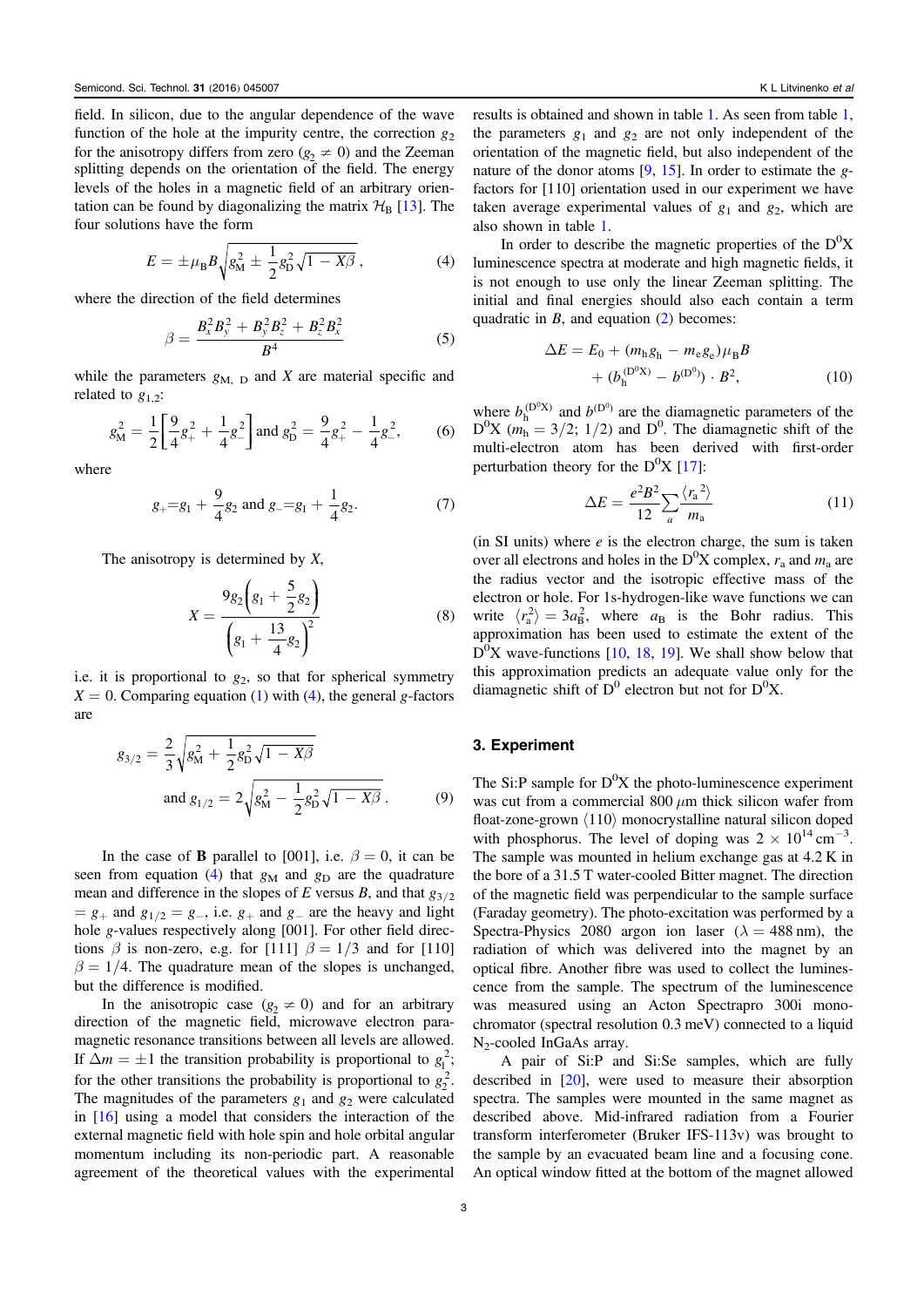<span id="page-5-0"></span>

Figure 2. An example of the experimental photo-luminescence spectrum measured at 10 T. The numbers of the resonances indicated correspond to the numbers of the transitions on figure [1.](#page-3-0) The solid line is a fit with three Gaussians.

us to collect the radiation transmitted thorough the Si:Se sample by means of an external liquid-nitrogen-cooled MCT detector. The light propagation was parallel to the magnetic field direction and perpendicular to the sample surface (Faraday geometry). For the S:P sample the transmited light was detected by a liquid-helium-cooled Si-composite bolometer.

#### 4. Results

Three  $D^{0}X$  lines can be identified in the photo-luminescence spectrum presented in figure [2](#page-5-0) at 10 T, one of which is stronger than the others. The amplitude difference can be explained by the occupation probability of the initial states. The recombination time of the  $D^0X$  in Si:P is on a few hundred nano-second time scale [[21](#page-8-2)], whereas the intracomplex thermal repopulation is accomplished on a much shorter time scale. Therefore the population of the lowest  $D^{0}X$ energy level with  $m_h = -3/2$  is significantly more than that with  $m_h = -1/2$  $m_h = -1/2$  $m_h = -1/2$ . This results in the transition 2 (see figures 1) and [2](#page-5-0)) being the strongest at high fields. At the sample temperature (4.2 K) the thermal energy  $k_BT$  equals the Zeeman splitting at a few tesla (because  $g\mu_B/k_B \sim 1 \text{ K T}^{-1}$ ) which results in complete depopulation of the highest  $D^{0}X$ energy level  $(m_h = 1/2$  and  $m_h = 3/2)$ . In the Faraday geometry transition 4, which is  $\pi$ -polarised, should be forbidden (figure [1](#page-3-0)), but non-sphericity of the ground state and a low f-number of the collection optics have enabled us to detect it. The magnetic field dependence of the transition energies obtained from Gaussian fits to the spectra is shown in figure [3](#page-6-1).

First of all, the g-factor of the  $D^0$  electrons can be found by subtracting the field dependence of the transitions 4 and 1

(see figure [3](#page-6-1)). The result is shown in figure [4](#page-6-2). The diamagnetic shifts of the  $+1/2$  and  $-1/2$  electrons in the D<sup>0</sup> ground states are the same and cancel each other, as do the diamagnetic shifts of the  $-1/2$  holes in the D<sup>0</sup>X excited states. The result is governed by a linear Zeeman splitting with electron g-factor found to be  $g_e = 1.97 \pm 0.01$  $g_e = 1.97 \pm 0.01$  $g_e = 1.97 \pm 0.01$  (see table 1).

The best global fits to figure [3](#page-6-1) with only two fitting parameters  $(b_{3/2}$  and  $b_{1/2}$ , which refer to one of the two pos-sible combinations (equation ([10](#page-4-1))) of  $b^{(D^0X)} - b^{(D^0)}$  values) were achieved for  $b_{3/2} (= b_{3/2}^{(D^0 X)} - b_e^{(D^0)}) = 2.57 \pm 0.03 \,\mu\text{eV T}^{-2}$ and  $b_{1/2} (= b_{1/2}^{(D^0 X)} - b_e^{(D^0)}) = 2.15 \pm 0.03 \,\mu\text{eV T}^{-2}$  $b_{1/2} (= b_{1/2}^{(D^0 X)} - b_e^{(D^0)}) = 2.15 \pm 0.03 \,\mu\text{eV T}^{-2}$  $b_{1/2} (= b_{1/2}^{(D^0 X)} - b_e^{(D^0)}) = 2.15 \pm 0.03 \,\mu\text{eV T}^{-2}$  (table 1).

The experimental far infrared absorption spectra of Si:P and Si:Se samples as a function of magnetic field up to 30 T have already been published in [[1](#page-7-0)] and [[20](#page-8-1)], but the analysis to determine the  $D^0$  ground state of Si:P has been done in the present work (figure [5](#page-7-17)) for the first time.

#### 5. Discussion

It has been shown that the magnetic field behaviour of oddparity excited states of  $D^0$  is identical for different shallow donor impurity atoms [[20](#page-8-1)]. Subtracting the transition energies from the ground to excited states extracted from the farinfrared absorption spectrum of selenium atoms from the corresponding transition energies of phosphorus atoms allows us to determine the magnetic field behaviour of the phosphorus ground state electron directly. Figure [5](#page-7-17) shows the results of such subtraction. The fact that the differences of the corresponding transitions have the same field dependence in all cases confirms that the excited states of Se and P are indeed identical, and that the magnetic field dependence observed in figure [5](#page-7-17) results from the ground state shifts only. Due to the very small Bohr radius of the Se ground state electron (0.2 nm for Se in comparison with 1.4 nm for P) its contribution to the diamagnetic shift shown in figure [5](#page-7-17) is negligibly small (see equation  $(11)$  $(11)$  $(11)$ ). Therefore the observed shift is purely determined by field tuning of the phosphorus ground state. From the fitting of the experimental data shown in figure [5](#page-7-17) the diamagnetic coefficient of phosphorus ground state electron is found to be  $b_e^{(D^0)} = 0.26 \pm 0.02 \,\mu\text{eV T}^{-2}$ , which implies that (equation  $(11)$  $(11)$  $(11)$ ) we found that  $a_B = 1.33 \pm 0.05$  nm. Our experimental diamagnetic coefficient is in good agreement with the previously reported value of  $0.3 \mu eV T^{-2}$  obtained using first-order perturbation theory from (equation ([11](#page-4-2))) and assuming  $a_B = 1.5$  nm [[19](#page-8-0)], although different theoretical models for the state radius predict  $a_B$  from 0.65 to 2.5 nm (for review see [[3](#page-7-2)]), which leads obviously to considerable theoretical uncertainty in b. A numerical calculation of the diamagnetic shifts of the ground and excited states of shallow donors in silicon, that included only one conduction-band valley, found the ground state shift to be 0.353  $\mu$ eV T<sup>-2</sup> [[22](#page-8-3)]. If a linear combination of six single-valley states is considered, the diamagnetic shift is reduced. Because of this reduction it was assumed in [[22](#page-8-3)] that the diamagnetic shift of the ground state could be neglected in comparison with that of the excited states. Our experimental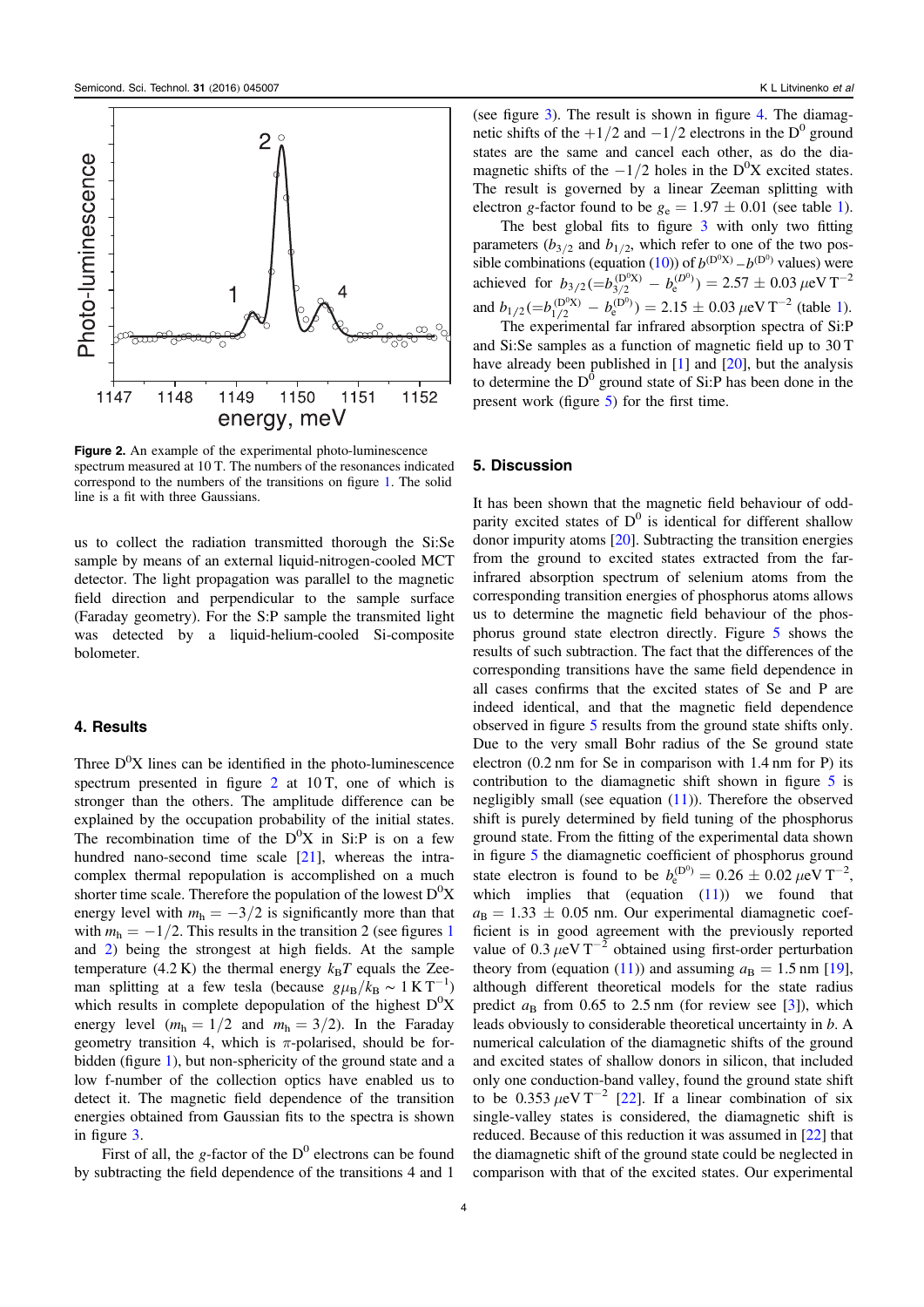<span id="page-6-0"></span>

| <b>Table 1.</b> g factors and diamagnetic parameter for electrons $(g_e, b_e)$ and holes. |                                                 |              |                 |         |                    |                 |                |                 |                                 |                                 |                                   |
|-------------------------------------------------------------------------------------------|-------------------------------------------------|--------------|-----------------|---------|--------------------|-----------------|----------------|-----------------|---------------------------------|---------------------------------|-----------------------------------|
| Field $dirn$                                                                              | Source                                          | Dopant       | Max<br>field, T | $g_{e}$ | $g_{1/2}$          | 83/2            | $g_1$          | 82              | $b_{1/2}$<br>$\mu$ eV T $^{-2}$ | $b_{3/2}$<br>$\mu$ eV T $^{-2}$ | $b_{\rm e}$<br>$\mu$ eV T $^{-2}$ |
| Theory                                                                                    |                                                 |              |                 |         |                    |                 |                |                 |                                 |                                 |                                   |
| $\langle 001 \rangle$                                                                     | [19]<br>$\left[22\right]$<br>$\lceil 16 \rceil$ |              |                 |         | 0.97               | 1.22            | 0.93           | 0.13            |                                 |                                 | 0.3<br>< 0.353                    |
| Experiment:                                                                               |                                                 |              |                 |         |                    |                 |                |                 |                                 |                                 |                                   |
| $\langle 001 \rangle$                                                                     | [9]                                             | $\mathbf{P}$ | 5               | 2.04    | 0.86               | 1.33            | 0.80           | 0.24            | 1.6                             | 2.1                             |                                   |
|                                                                                           | $[15]$                                          | As           | 9               | 1.85    | 0.79               | 1.24            | 0.74           | 0.22            | 1.85                            | 1.85                            |                                   |
|                                                                                           | $\left[24\right]$                               | P            | 0.05            | 1.97    | 0.83               | 1.3             |                |                 |                                 |                                 |                                   |
| $\langle 111 \rangle$                                                                     | [9]                                             | $\mathbf{P}$ | 5               | 1.99    | 1.54               | 1.27            | 0.86           | 0.21            | 1.5                             | 3.4                             |                                   |
|                                                                                           | $[15]$                                          | As           | 9               | 1.85    | 1.46               | 1.17            | 0.74           | 0.22            | 1.85                            | 1.85                            |                                   |
| $\langle 110 \rangle$                                                                     | $[15]$                                          | As           | 9               | 1.85    | 1.31               | 1.19            |                |                 |                                 |                                 |                                   |
| Average values                                                                            |                                                 |              |                 |         |                    |                 |                |                 |                                 |                                 |                                   |
|                                                                                           |                                                 | P            |                 | 2.00    |                    |                 | $0.83^{\rm a}$ | $0.225^{\rm a}$ |                                 |                                 |                                   |
|                                                                                           |                                                 | As           |                 | 1.85    |                    |                 | 0.74           | 0.22            |                                 |                                 |                                   |
| This work                                                                                 |                                                 |              |                 |         |                    |                 |                |                 |                                 |                                 |                                   |
| $\langle 110 \rangle$                                                                     |                                                 | $\mathbf{P}$ | 28              | 1.97    | 1.409 <sup>a</sup> | $1.285^{\rm a}$ | $0.83^a$       | $0.225^{\rm a}$ | 2.15                            | 2.57                            | 0.26                              |

a Average  $g_{1,2}$  values were taken from [[9](#page-7-8)], and  $g_{1/2, 3/2}$  were calculated from them using equations ([4](#page-4-0))–([8](#page-4-3)), rather than using them as fit parameters.

<span id="page-6-1"></span>

Figure 3. The magnetic field dependence of the transition energies from spectra at fixed fields such as figure [2.](#page-5-0) The lines are fits where  $g_{3/2}$  and  $g_{1/2}$  are taken from previous work and there is one free parameter  $(b_{3/2} = b_{3/2}^{(D^0 X)} - b_e^{D^0})$  for the dashed lines which are heavy hole transitions, and one  $(b_{1/2} = b_{1/2}^{(D^0X)} - b_e^{(D^0)}$  for the solid lines, light holes.

results show that although it is small it is non-negligible; it is 9% (7%) of that of  $2p_0$  (2p<sub>+</sub>) states. Ignoring it, in order to analyse experimental magnetic field behaviour of the excited states, results in under-estimation of the magnetic field effect on the latter. The discrepancy with the experiment becomes unavoidable at high magnetic field [[1](#page-7-0)] if the diamagnetic shift of the electron ground state is neglected.

Only a few experimental studies of the diamagnetic shift of the  $D^0X$  are available in the literature; most are sum-marised in table [1](#page-6-0). In [[15](#page-7-13)] the authors quoted the precision of the observed diamagnetic shift to be 4%, but they took all

<span id="page-6-2"></span>

Figure 4. The difference in transition energies for lines 4 and 1 (see figures [2](#page-5-0) and [3](#page-6-1)), which is equal to the electron spin splitting.

heavy and light hole  $D^{0}X$  diamagnetic shifts to be the same. Data of the same field range as in [[15](#page-7-13)] was treated separately in [[9](#page-7-8)] and a more realistic precision of the order of 25% was reported. Our high magnetic field experiments allow us to measure the diamagnetic shifts with high precision  $(-1\%)$ .

Using the diamagnetic coefficients extracted from figure [3](#page-6-1) ( $b_{3/2}$  and  $b_{1/2}$ ) and the D<sup>0</sup> diamagnetic coefficient  $(b_e^{(D^0)})$  extracted from figure [5](#page-7-17), we can now estimate the heavy and light hole  $D^0X$  diamagnetic coefficient, which are found to be  $b_{3/2}^{(D^0 X)} = 2.83 \pm 0.04$  and  $b_{1/2}^{(D^0 X)} = 2.41 \pm 0.04$ for the heavy and light hole  $D^{0}X$  respectively. The calculation of the Bohr radii of two electrons and one either heavy or light hole in the  $D^{0}X$  was performed in [[23](#page-8-4)] using the variational method. Substituting their results in equation ([11](#page-4-2)) and using the effective masses of free electrons and holes, gives  $b_{3/2}^{*(D^0X)} = 0.77$  and  $b_{1/2}^{*(D^0X)} = 1.8$ . These theoretical values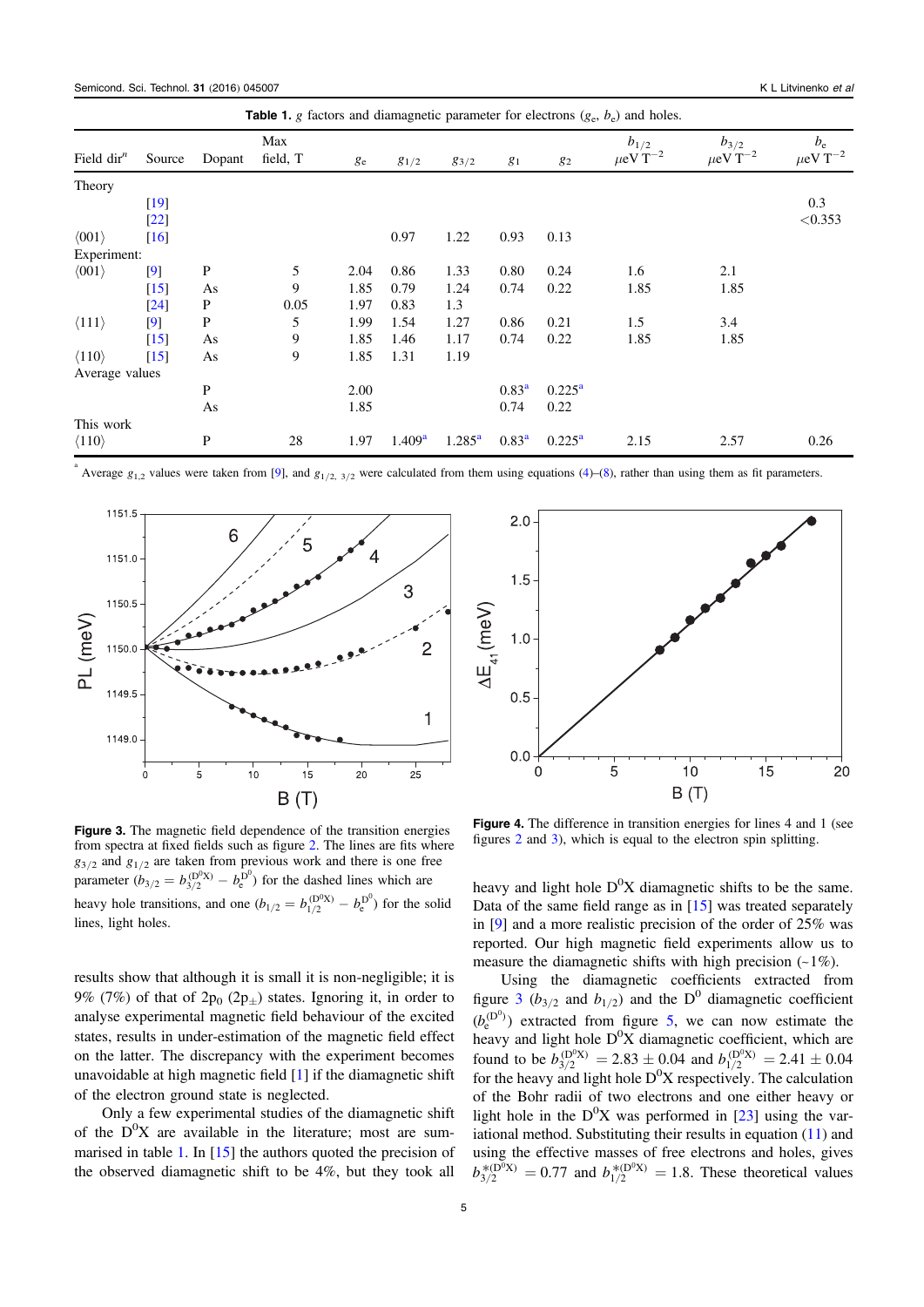<span id="page-7-17"></span>

Figure 5. The orbital contribution to the energy of the ground state of the Si:P  $D^0$  (data from [[20](#page-8-1)]). The THz absorption transition energy for  $1s(A_1) - \frac{2p_0}{s}$  of Si:Se was subtracted from the energy of the equivalent transition in Si:P (and the same for three other transitions involving different excited states). The excited states in both Si:P and Si:Se are identical [[20](#page-8-1)], and the Si:Se ground state has negligible QZE due to its small extent, therefore the field dependence revealed in the figure is entirely due to the QZE in the ground state of the Si:P  $D^0$  state.

have the same order of magnitude, but opposite relative strength  $(b_{1/2}^{*(D^0X)}/b_{3/2}^{*(D^0X)} = 2.3)$ , which contradicts our experimental result  $(b_{1/2}^{(D^0X)}/b_{3/2}^{(D^0X)} = 0.85 \langle 011 \rangle)$  and earlier low field estimates in the literature  $(b_{1/2}/b_{3/2} = 0.76 \langle 001 \rangle$ and  $b_{1/2}/b_{3/2} = 0.44 \langle 111 \rangle$ ) [[9](#page-7-8)]. It is well known that a particle with a larger effective mass is expected to have a smaller Bohr radius. If we apply this simple logic to equation ([11](#page-4-2)) we might expect the heavy hole  $D^0X$  diamagnetic coefficient to be smaller than that of the light hole  $D^{0}X$ , which is exactly the opposite to our experimental observation. This illustrates the need to include heavy-light hole mixing to explain the relative orbit sizes.

# 6. Conclusion

The diamagnetic shift of the hydrogen-like neutral donor ground state electron has been obtained experimentally for the first time. We showed that the magnitude of the diamagnetic shift is well described within the EMT and that  $b_e^{(D^0)}$  is about 9% (7%) of that of  $2p_0 (2p_{\pm})$  states, which shows that the magnetic field dependence of the electron ground state cannot be neglected especially for impurity magneto-optics at high magnetic field.

We studied the magneto-optics of the more complicated particle, the donor bound exciton, up to high magnetic field (28 T). At low fields the Zeeman splitting is linear and gives good agreement with the EMT—the measured electron and hole g-factors agree with previous results. At high magnetic fields where the QZE becomes important, the diamagnetic shift of the light and heavy holes are found to contradict the EMT, which predicts that it should be proportional to the

square of the state radius. The  $m_J = \pm 3/2$  D<sup>o</sup>X radius is found to be larger than that of the  $m<sub>J</sub> = \pm 1/2$  light holes. A similar experimental trend in diamagnetic shifts has been reported in the literature [[9](#page-7-8)], but not discussed due to low precision of the existing low field experimental data. The field for which the energy associated with the QZE is equal to that of the linear Zeeman effect for holes in silicon  $(g_h \mu_B / b)$  is found to be of  $\sim$  30 T, and this sets the field scale required for accurate extraction of b. The high magnetic field used in our work allowed us to improve the precision by over an order of magnitude. Clearly, a more accurate theory for such objects at high magnetic field has to be developed, that includes heavylight hole mixing [[25](#page-8-6)].

#### Acknowledgments

This work was supported by the EPSRC-UK [COMPASSS, Grant No. EP/H026622], and the research programme of the 'Stichting voor Fundamenteel Onderzoek der Materie (FOM)', which is financially supported by the 'Nederlandse Organisatie voor Wetenschappelijk Onderzoek (NWO)'. BNM is grateful for a Royal Society Wolfson Research Merit Award.

The raw data used in this work are available to download at 10.5281/zenodo.44977.

### **References**

- <span id="page-7-0"></span>[1] Murdin B N et al 2013 Nat. Commun. 4 [1469](http://dx.doi.org/10.1038/ncomms2466)
- <span id="page-7-1"></span>[2] Luttinger J M and Kohn M 1955 Phys. Rev. 97 [869](http://dx.doi.org/10.1103/PhysRev.97.869)
- <span id="page-7-2"></span>[3] Hui H T 2013 Solid State Commun. **[154](http://dx.doi.org/10.1016/j.ssc.2012.10.023)** 19
- <span id="page-7-3"></span>[4] Ning T H and Sah C T 1971 Phys. Rev. B 4 [3468](http://dx.doi.org/10.1103/PhysRevB.4.3468)
- <span id="page-7-4"></span>[5] Hale E B and Mieher R L 1969 Phys Rev. 184 [751](http://dx.doi.org/10.1103/Phys.Rev.184.751)
- <span id="page-7-5"></span>[6] Lampert M A 1958 Phys. Rev. Lett. 1 [450](http://dx.doi.org/10.1103/PhysRevLett.1.450)
- <span id="page-7-6"></span>[7] Steger M, Saeedi K, Thewalt M L W, Morton J J L, Riemann H, Abrosimov N V, Becker P and Pohl H-J 2012 Science 336 [1280](http://dx.doi.org/10.1126/science.1217635)
- <span id="page-7-7"></span>[8] Saeedi K, Simmons S, Salvail J Z, Dluhy P, Riemann H, Ambrosimov N V, Becher P, Pohl H-J, Morton J L and Thewalt M L W 2013 Science 342 [830](http://dx.doi.org/10.1126/science.1239584)
- <span id="page-7-8"></span>[9] Kaminskii A S, Karasyuk V A and Pokrovskii Y E Sov. Phys.  $-JETP$  52 211
- <span id="page-7-9"></span>[10] Karasyuk V A, Brake D M and Thewalt M L W 1993 Phys. Rev. B 47 [9354](http://dx.doi.org/10.1103/PhysRevB.47.9354)
- <span id="page-7-10"></span>[11] Bleaney B 1959 Proc. Phys. Soc. **73** [939](http://dx.doi.org/10.1088/0370-1328/73/6/413)
- [12] Luttinger J M 1956 Phys. Rev. 102 [1030](http://dx.doi.org/10.1103/PhysRev.102.1030)
- <span id="page-7-11"></span>[13] Bir G L and Pikus G E 1972 Simmetria and deformatsionnye effekty v poluprovodnikakh (Symmetry and Deformation Effects in Semiconductors) (Nauka, M.) p 538
- <span id="page-7-12"></span>[14] Kirczenow G 1977 Solid State Commun. 21 [713](http://dx.doi.org/10.1016/0038-1098(77)91134-6) Kirczenow G 1977 Can. J. Phys. 55 [1787](http://dx.doi.org/10.1139/p77-220)
- <span id="page-7-13"></span>[15] Cherlow J M, Aggarwal R L and Lax B 1973 Phys. Rev. B 7 [4547](http://dx.doi.org/10.1103/PhysRevB.7.4547)
- <span id="page-7-14"></span>[16] Suzuki K, Okazaki M and Hasegawa H 1964 J. Phys. Soc. Japan 19 [930](http://dx.doi.org/10.1143/JPSJ.19.930)
- <span id="page-7-15"></span>[17] Landau L D and Lifshitz E M 1974 Quantum Mechanics (Oxford: Pergamon)
- <span id="page-7-16"></span>[18] Kulakovskii V D, Malyavkin A V and Timofeev V B 1979 Zh. Eksp. Teor. Fiz. 77 752
	- Kulakovskii V D, Malyavkin A V and Timofeev V B 1979 Sov. Phys.—JETP 50 380